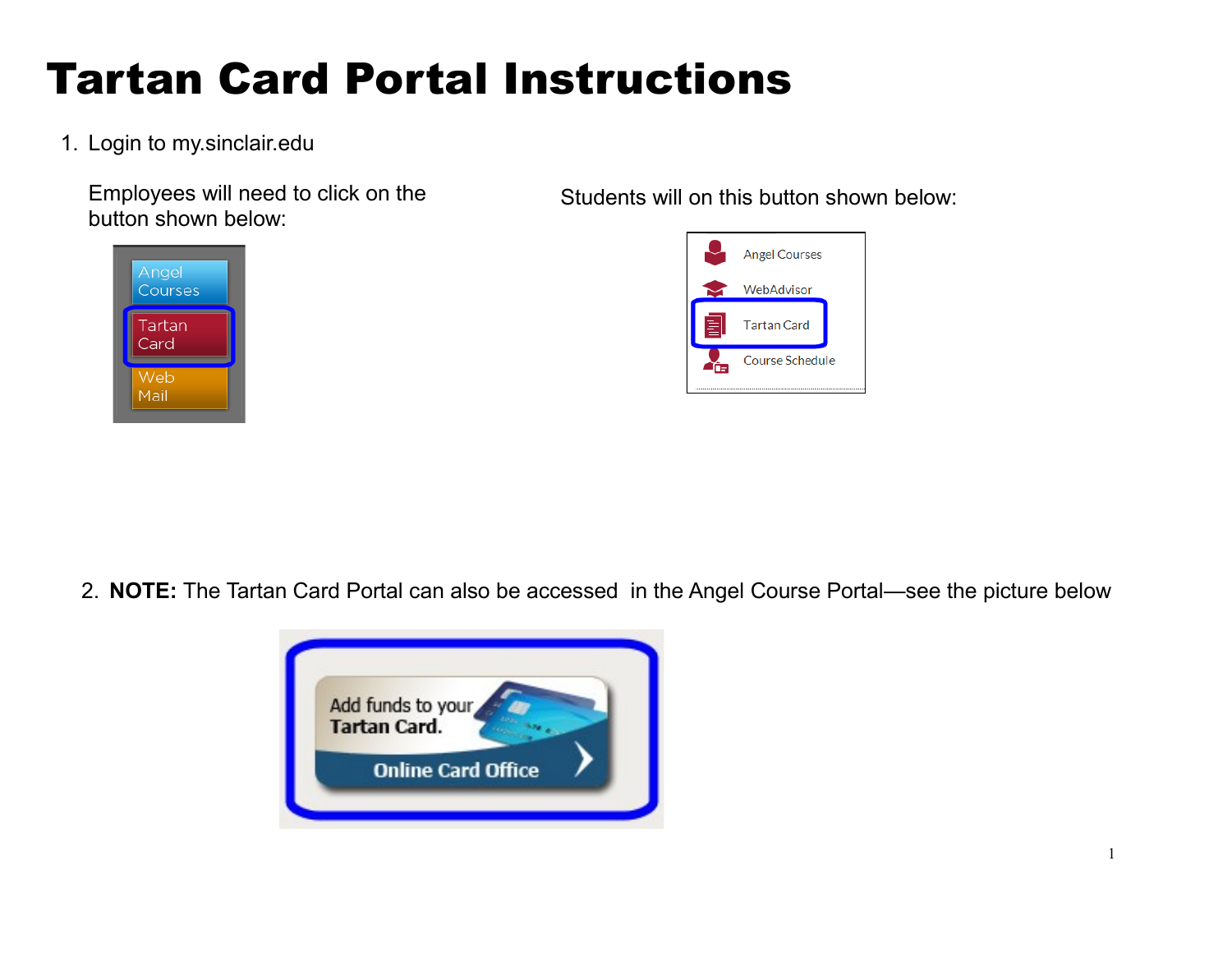3. After you login, the main page for your Tartan Card Portal account will open

There are three options listed on the main page: **My Accounts**, **Card Deposit**, and **My Profile**

- **My Accounts**
- **Card Deposit**
- **My Profile**

|                                                                                                 |                                                                                |                                      |            | <b>Sign Out</b> |
|-------------------------------------------------------------------------------------------------|--------------------------------------------------------------------------------|--------------------------------------|------------|-----------------|
| <b>Tartan Card</b>                                                                              | My Accounts                                                                    | <b>Card Deposit</b>                  | My Profile |                 |
| <b>S</b> Tartan portal                                                                          | <b>Cardholder Information</b><br>First Name:<br>Last Name:<br>Campus ID:       | Cheryl<br>Stewart<br>000000000       |            |                 |
| The Sinclair Community College<br><b>Online Tartan Card Portal makes</b><br>campus life easier. | Account Status:<br><b>Account Summary</b>                                      | Active<br>(click to expand/collapse) |            |                 |
| Use it if you want to:                                                                          | <b>Fund</b>                                                                    |                                      |            | <b>Balance</b>  |
| Add money to your account online<br>٠                                                           | <b>Tartan Cash</b>                                                             |                                      |            | \$0.77          |
| Find out your current balance<br>٠                                                              | <b>Recent Account Activity</b>                                                 | (click to expand/collapse)           |            |                 |
| Check your transaction history<br>٠                                                             | Fund: All<br>$\mathbf{r}$                                                      | Range: Last 7 Days                   | Search     |                 |
| • View or print your account<br>statements                                                      |                                                                                |                                      |            |                 |
| Maintain your user profile<br>٠<br>information                                                  | Account Statement (click to expand/collapse)<br>Statement: 3/2/2011 - 4/1/2011 | <b>View Statement</b>                |            |                 |
| Receive email notification when<br>٠<br>deposits are made.                                      |                                                                                |                                      |            |                 |
| Make deposits to other cardholder!<br>accounts.                                                 |                                                                                |                                      |            |                 |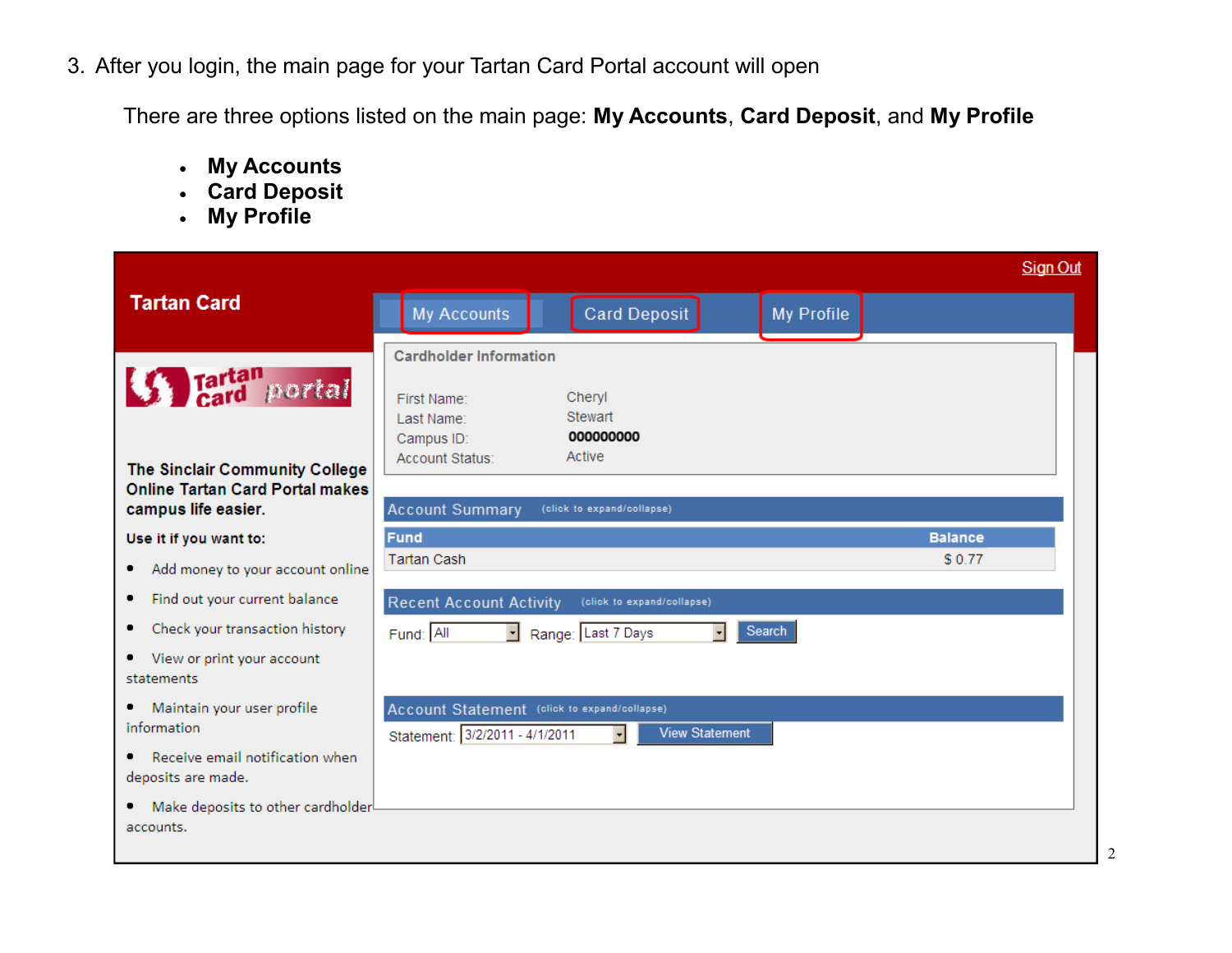- 4. Click on the **My Accounts tab** to access that option. There are three options listed under the **My Accounts:**
	- a. **Account Summary**—lists available funds in your Tartan card account
	- b. **Recent Account Activity**—lists your individual account transactions
	- c. **Account Statement**—displays accounts statements for chosen time periods

| <b>My Accounts</b>                                         | <b>Card Deposit</b>                      | My Profile |                |                                           |
|------------------------------------------------------------|------------------------------------------|------------|----------------|-------------------------------------------|
| <b>Cardholder Information</b>                              |                                          |            |                |                                           |
| First Name:<br>Last Name:<br>Campus ID.<br>Account Status: | Cheryl<br>Stewart<br>000000000<br>Active |            |                | Click on the<br>expand/col<br>to expand o |
| <b>Account Summary</b>                                     | (click to expand/collapse)               |            |                | fo for these<br>options.                  |
| Fund                                                       |                                          |            | <b>Balance</b> |                                           |
| <b>Tartan Cash</b>                                         |                                          |            | \$0.77         | Expanded in                               |
|                                                            |                                          |            |                | for the Acco                              |
| <b>Recent Account Activity</b>                             | (elick to expand/collapse)               |            |                | Summary i                                 |
| Fund: All                                                  | Range: I ast 7 Days                      | Search     |                | the left                                  |
|                                                            |                                          |            |                |                                           |
| Account Statement (click to expand/collapse)               |                                          |            |                |                                           |
| Statement: 2/2/2011 - 3/1/2011                             | <b>View Statement</b>                    |            |                |                                           |
|                                                            |                                          |            |                |                                           |

Click on the **(click to expand/collapse)** links to expand or collapse in-

Expanded information

**Summary is shown at** 

for the **Account**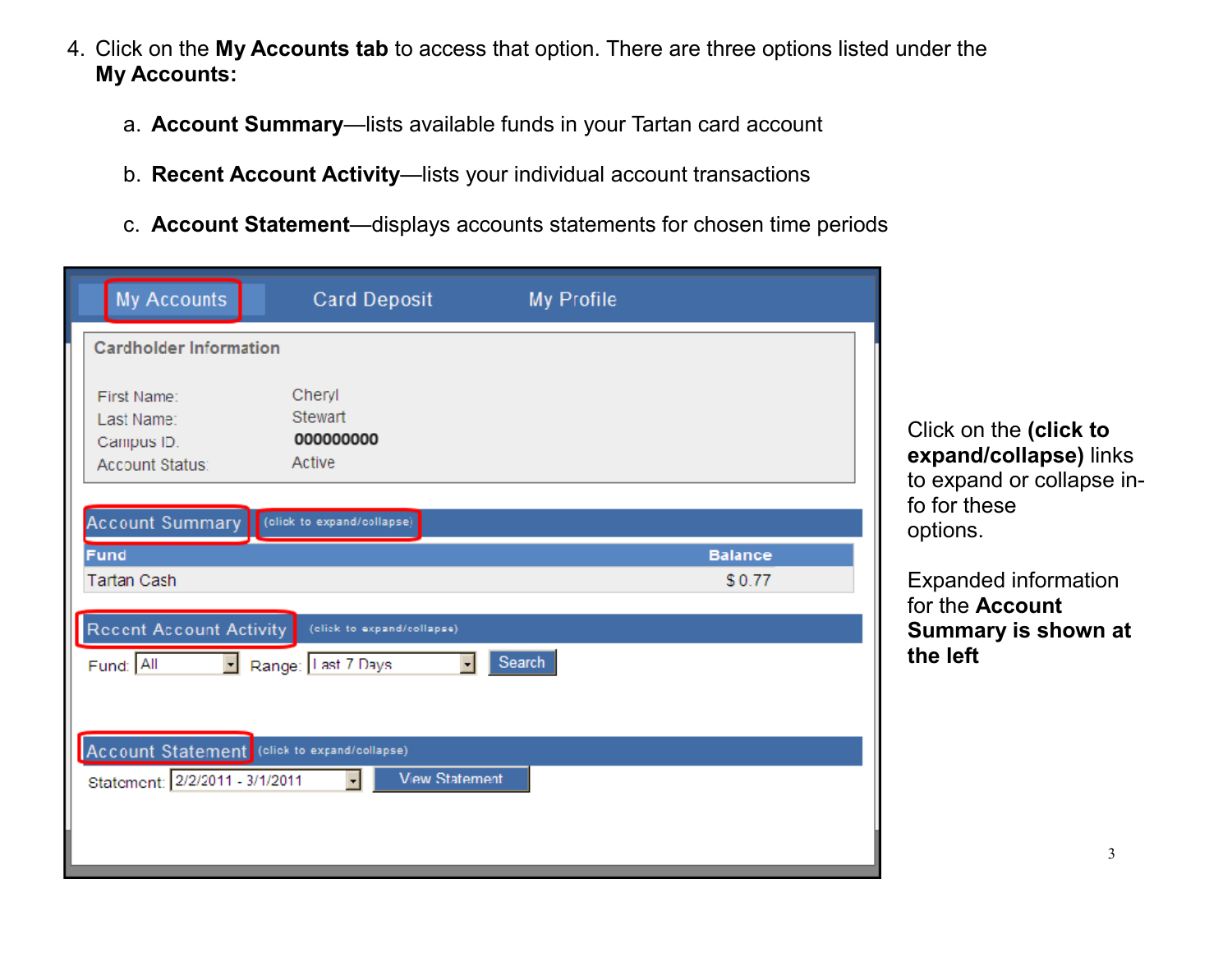5. Under **Recent Account Activity,** click the down arrows next to **Fund** and **Range** to select search options and then click on **Search** 

| <b>Recent Account Activity</b><br>(click to expand/collapse)<br>Range: Last 7 Days<br>IAII<br>Fund:<br>All<br>Tartan Cash<br>(click to expand/collapse)<br>Accor | <b>Recent Account Activity</b><br>(click to expand/collapse)<br>Fund: Tartan Cash -<br>Last 7 Days<br>Range:<br><b>Last 7 Days</b><br>Last 14 Days<br>Account Statement<br>(click to<br>Since Last Statement |
|------------------------------------------------------------------------------------------------------------------------------------------------------------------|--------------------------------------------------------------------------------------------------------------------------------------------------------------------------------------------------------------|
| <b>Recent Account Activity</b><br>Range: Last 14 Days<br>Fund: Tartan Cash -                                                                                     | (click to expand/collapse)<br>Search                                                                                                                                                                         |

# The search results will be displayed

| Fund: Tartan Cash   Range: Last 14 Days |                           |                    | Search           |               |
|-----------------------------------------|---------------------------|--------------------|------------------|---------------|
| <b>Date</b>                             | <b>Type</b>               | <b>Account</b>     | Location         | <b>Amount</b> |
| 08/12/2010 12:24:05                     | Charge Return Tartan Cash |                    | EQtrac PopUp - 1 | \$0.15        |
| 08/12/2010 12:23:55                     | Charge                    | <b>Tartan Cash</b> | EQtrac PopUp - 1 | $$ -0.15$     |
| 08/12/2010 12:17:47                     | Charge Return Tartan Cash |                    | EQtrac PopUp - 1 | \$0.15        |
| 08/12/2010 12:17:31                     | Charge                    | <b>Tartan Cash</b> | EQtrac PopUp - 1 | $$ -0.15$     |
| 08/12/2010 11:17:09                     | <b>Charge Return</b>      | <b>Tartan Cash</b> | EQtrac PopUp - 1 | \$0.15        |
| 08/12/2010 11:17:00                     | Charge                    | <b>Tartan Cash</b> | EQtrac PopUp - 1 | $$ -0.15$     |
| 08/12/2010 10:53:37                     | <b>Charge Return</b>      | <b>Tartan Cash</b> | EQtrac PopUp - 1 | \$0.15        |
| 08/12/2010 10:53:28                     | Charge                    | <b>Tartan Cash</b> | EQtrac PopUp - 1 | $$ -0.15$     |
| 08/12/2010 10:52:51                     | Charge Return Tartan Cash |                    | EQtrac PopUp - 1 | \$0.15        |
| 08/12/2010 10:52:41                     | Charge                    | <b>Tartan Cash</b> | EQtrac PopUp - 1 | $$ -0.15$     |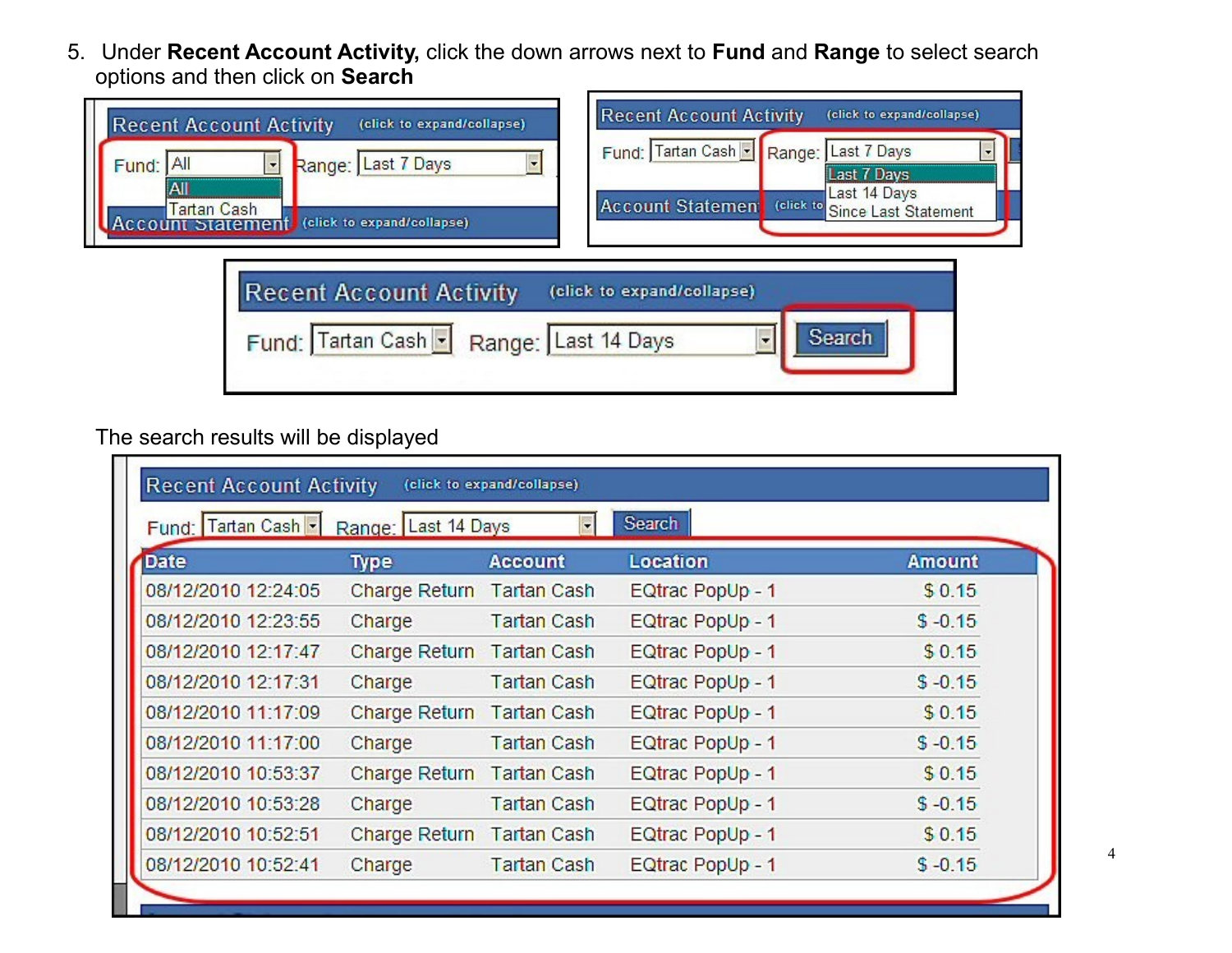6. Under **Account Statement,** click the down arrow next to **Statement** to select a statement period and then click on **View Statement**



| Account Statement (click to expand/collapse)<br>Statement: 7/2/2010 - 8/1/2010 - |                                          | <b>View Statement</b>                                                                                                                                                                     | <b>Print Statement</b>   |                       | The statement results will<br>be displayed.                                                                                                                                                                                               |
|----------------------------------------------------------------------------------|------------------------------------------|-------------------------------------------------------------------------------------------------------------------------------------------------------------------------------------------|--------------------------|-----------------------|-------------------------------------------------------------------------------------------------------------------------------------------------------------------------------------------------------------------------------------------|
| Card Office Contact:<br>Cardholder Name:<br><b>Statement Period:</b>             | <b>Tartan Card</b><br>US<br>937-512-3000 | <b>Account Activity Statement</b><br><b>Sinclair Community College</b><br>444 W. Third St.<br>Dayton, OH 45402<br>tartancard@sinclair.edu<br><b>Cheryl Stewart</b><br>7/2/2010 - 8/1/2010 |                          |                       | You can also print a<br>statement after viewing it by<br>clicking on the Print<br><b>Statement tab</b><br>A separate browser window<br>will open and you must<br>right-click in this window<br>and select Print to print the<br>statement |
| Fund                                                                             |                                          |                                                                                                                                                                                           | <b>Beginning Balance</b> | <b>Ending Balance</b> |                                                                                                                                                                                                                                           |
| <b>Tartan Cash</b>                                                               |                                          |                                                                                                                                                                                           | \$0.67                   | S 0.67                |                                                                                                                                                                                                                                           |
| <b>Lute</b>                                                                      | <b>Type</b>                              | <b>Account</b>                                                                                                                                                                            | Location                 | <b>Amount</b>         |                                                                                                                                                                                                                                           |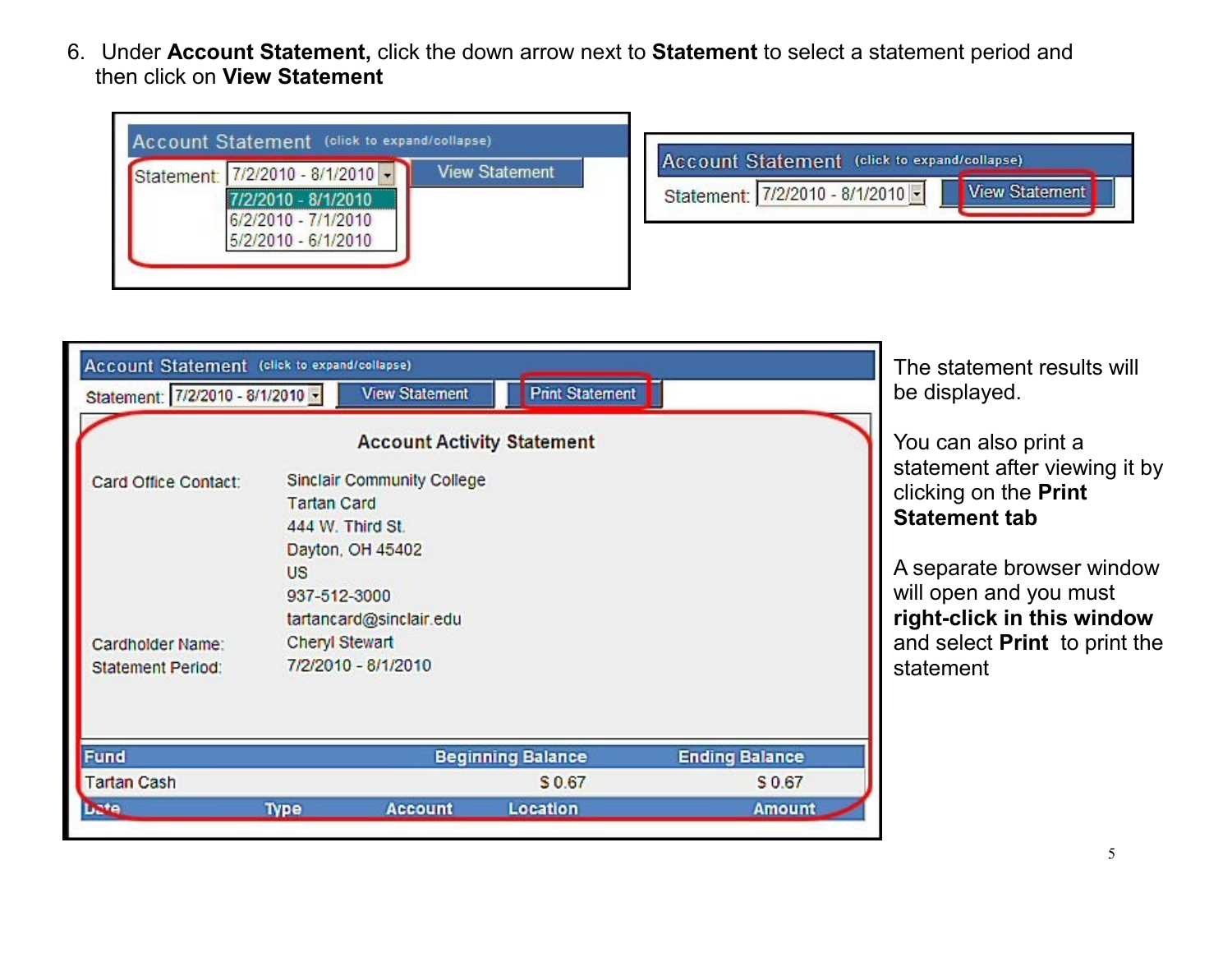## 7. To make a deposit to your Tartan card, click on the **Card Deposit tab**

Enter the necessary info and click on the **Make Deposit button** to complete the transaction. Items marked with a red asterisk are required fields

**NOTE:** The verification code is the 3-digit number on the back of your credit card.

| My Accounts                                            | Card Deposit                     | My Profile |  |
|--------------------------------------------------------|----------------------------------|------------|--|
| Make a Deposit                                         |                                  |            |  |
| Cardholder Information                                 |                                  |            |  |
| First Name:                                            | Cheryl                           |            |  |
| Last Name:                                             | Stewart                          |            |  |
| Campus ID:                                             | 000000000                        |            |  |
| Account Status:                                        | Active                           |            |  |
| Deposit                                                |                                  |            |  |
| Fund: <sup>#</sup>                                     | F<br>Tartan Cash                 |            |  |
| Amount (S):*                                           |                                  |            |  |
|                                                        |                                  |            |  |
| Credit Card Information (as it appears on credit card) |                                  |            |  |
| Card Type:*                                            | Visa<br>$\overline{\phantom{a}}$ |            |  |
| Number:*                                               |                                  |            |  |
| Expiration Month:*                                     | $\mathbf{r}$<br>January          |            |  |
| Expiration Year.*                                      | ᅱ<br>2010                        |            |  |
| Verification Code:*                                    |                                  |            |  |
|                                                        |                                  |            |  |
| <b>Credit Card Billing Information</b>                 |                                  |            |  |
| Name: <sup>+</sup>                                     |                                  |            |  |
| Address:*                                              |                                  |            |  |
| City:*                                                 |                                  |            |  |
| State:*                                                | Alaska                           | F          |  |
| ZIP/Postal Code:*                                      |                                  |            |  |
|                                                        |                                  |            |  |
|                                                        |                                  |            |  |
| Required field<br>Make Deposit                         | Cancel Deposit                   |            |  |
|                                                        |                                  |            |  |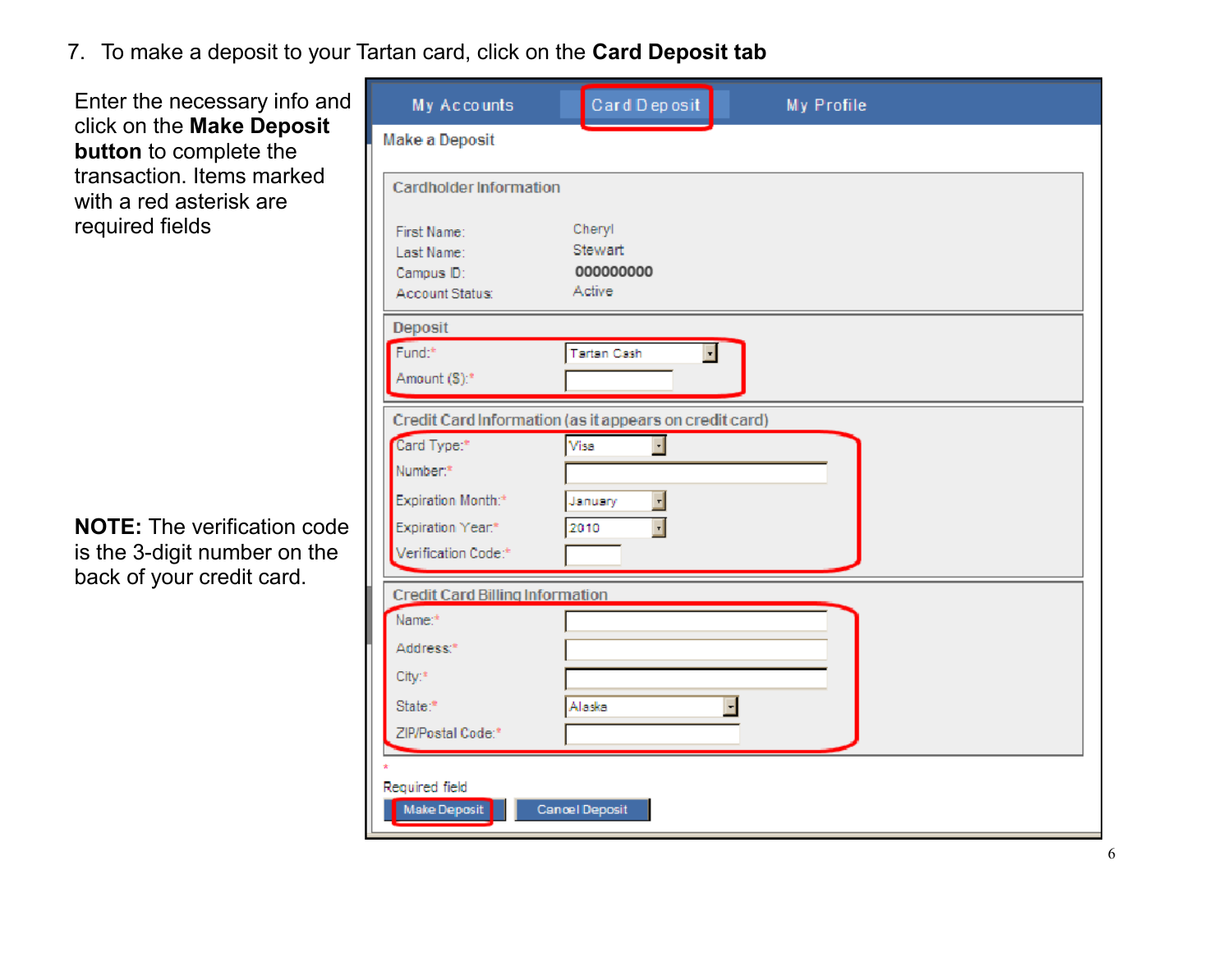8. Click on the **My Profile tab** to view your profile and make any changes to it.

Be sure to click on the **Update Profile button** if you make any profile changes.

| <b>My Accounts</b>                      | <b>Card Deposit</b>                              | My Profile |
|-----------------------------------------|--------------------------------------------------|------------|
| <b>My Profile</b>                       |                                                  |            |
| <b>Cardholder Information</b>           |                                                  |            |
| First Name:<br>Last Name:<br>Campus ID: | Cheryl<br>Stewart<br>000000000                   |            |
| Email:                                  | cheryl.stewart@sinclair.ed                       |            |
| <b>Notifications</b>                    |                                                  |            |
| $\blacksquare$                          | Email confirmation when I make a deposit         |            |
| П                                       | Email when someone makes a deposit to my account |            |
| Update Profile                          |                                                  |            |

7 **NOTE:** The email notifications are selected by default. You will need to uncheck them if you do not wish to receive the email notifications.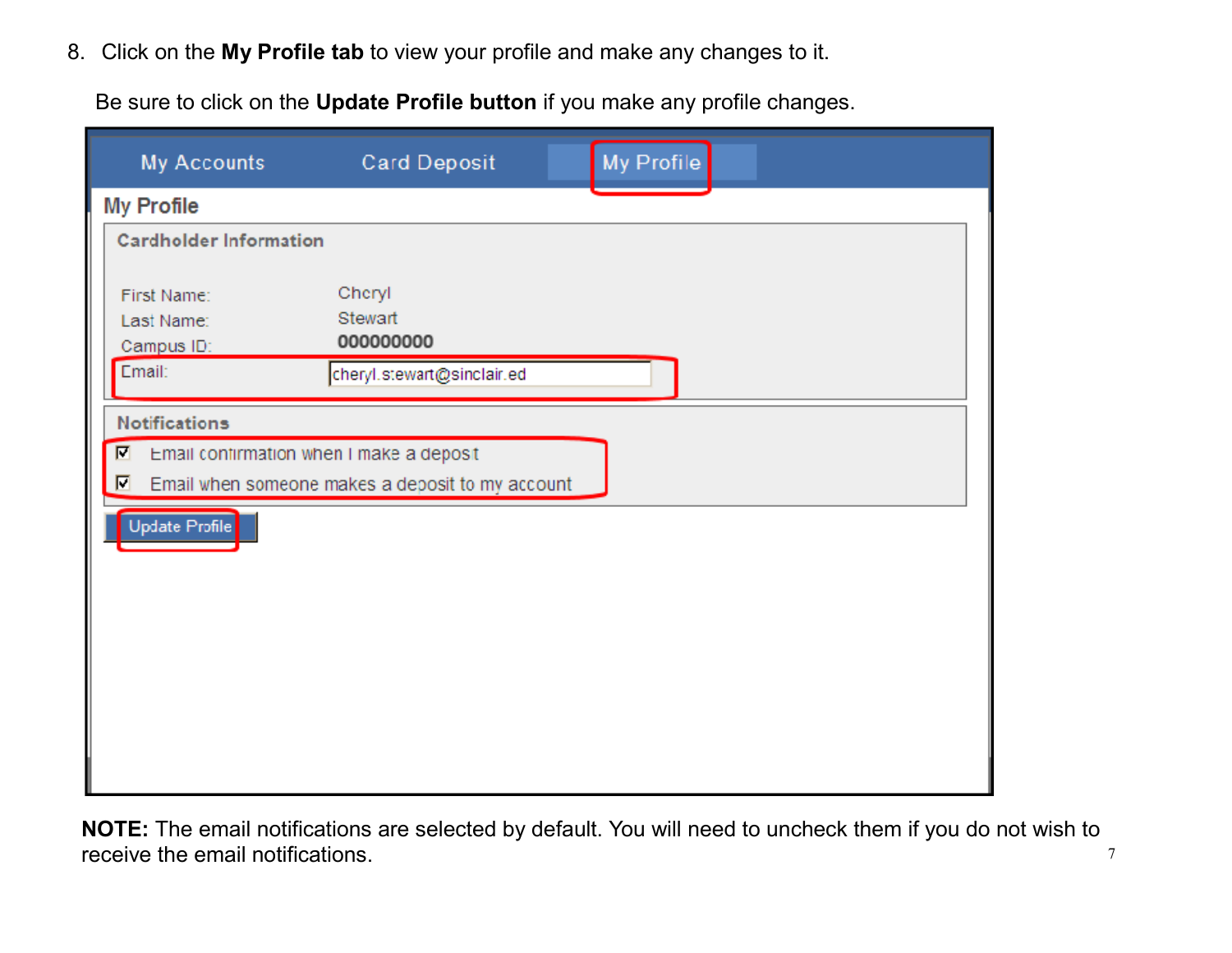#### **NOTE: The Tartan Card Portal times out after ten minutes of inactivity.**

9. Be sure to sign out of the Tartan Card Portal when you are finished!

|             |                     |            | Sign Out |
|-------------|---------------------|------------|----------|
| My Accounts | <b>Card Deposit</b> | My Profile |          |

10.**NOTE:** After you sign out, you will see the screen below. If you click on the **Make Deposit** link, you can also make deposits to another cardholder's account. If you do not want to make a deposit here, click on the X in the top right of the window to close it.

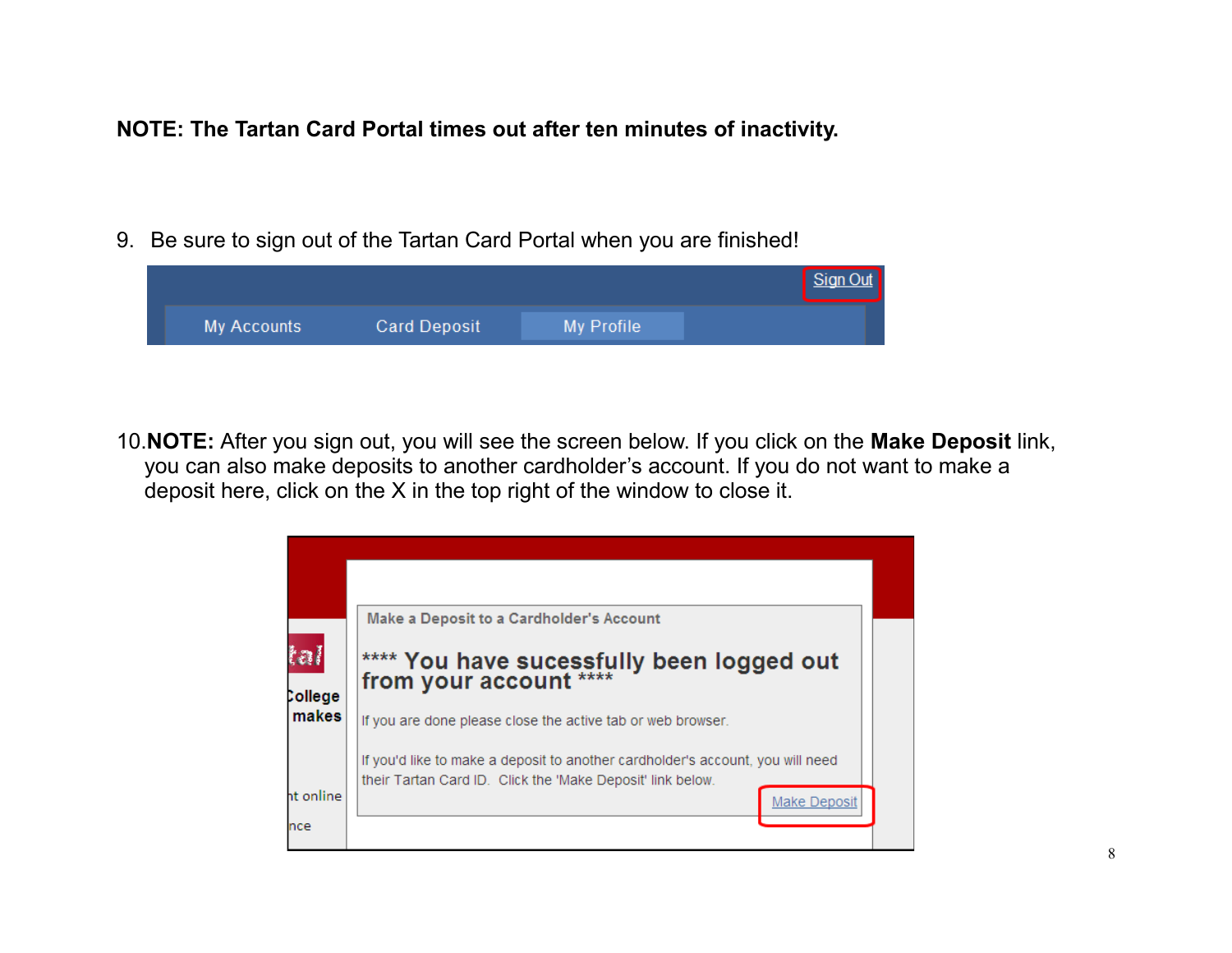11. Enter the card holder's **nine digit Tartan ID number in the Campus ID field** and hit enter or click on **Lookup Cardholder**

|              | <b>Make a Deposit to a Cardholder's Account</b>                                                                      |  |
|--------------|----------------------------------------------------------------------------------------------------------------------|--|
|              | To deposit money to a Tartan Cardholder's account, you must have their 9-<br>digit Tartan ID number.                 |  |
|              | Minimum deposit is \$10.00.                                                                                          |  |
| lege<br>akes | When finished with deposits, close the process by clicking the red X box in the<br>upper right corner of the screen. |  |
|              |                                                                                                                      |  |
| nline        | <b>Cardholder Information</b>                                                                                        |  |
|              | Campus ID:*                                                                                                          |  |
|              | * Required field                                                                                                     |  |
|              | Lookup Cardholder                                                                                                    |  |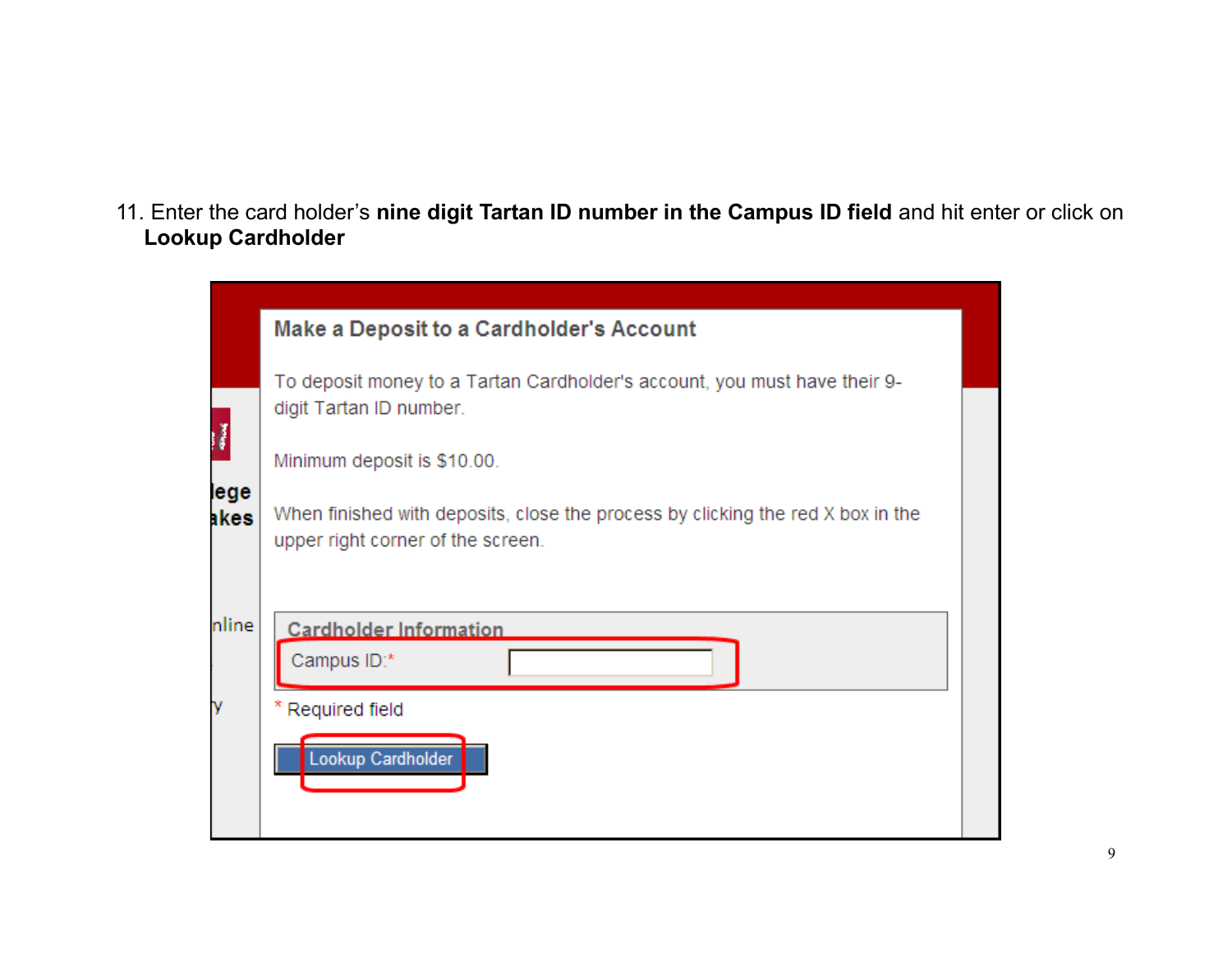12. Enter all the required fields and hit Enter

**NOTE: The minimum deposit is \$10.00**

13. When you are finished making a deposit, you see a message confirming the successful deposit and you will be returned to the Make a Deposit to a Cardholder's Account page

If you entered a confirmation email, a message confirming the deposit will be sent to that email address.

If you click on Cancel, you will be returned to the Make a Deposit to a Cardholder's Account page

| Make a Deposit to a Cardholder's Account |                                                                           |  |
|------------------------------------------|---------------------------------------------------------------------------|--|
|                                          | To deposit money to a Tartan Cardholder's account, you must have their 9- |  |
| digit Tartan ID number.                  |                                                                           |  |
| Minimum deposit is \$10.00.              |                                                                           |  |
|                                          |                                                                           |  |
| <b>Deposit Recipient</b>                 |                                                                           |  |
| Cardholder Name:*                        | Stewart, Cheryl                                                           |  |
| Fund:*                                   | <b>Tartan Cash</b><br>ᆌ                                                   |  |
| Amount (\$):*                            |                                                                           |  |
|                                          | Credit Card Information (as it appears on credit card)                    |  |
| Card Type:*                              | Visa<br>ᆡ                                                                 |  |
| Number. <sup>*</sup>                     |                                                                           |  |
| Expiration Month.*                       | January                                                                   |  |
| Expiration Year.*                        | 2010                                                                      |  |
| Verification Code:*                      |                                                                           |  |
| <b>Credit Card Billing Information</b>   |                                                                           |  |
| Name:*                                   |                                                                           |  |
| Address. <sup>*</sup>                    |                                                                           |  |
| City.*                                   |                                                                           |  |
| State:*                                  | Alaska<br>$\blacksquare$                                                  |  |
| ZIP/Postal Code:*                        |                                                                           |  |
|                                          | Successful Deposit Confirmation Email (Optional)                          |  |
| Email for Confirmation:                  |                                                                           |  |
| Required field                           |                                                                           |  |
| Make Deposit                             | <b>Cancel Deposit</b>                                                     |  |